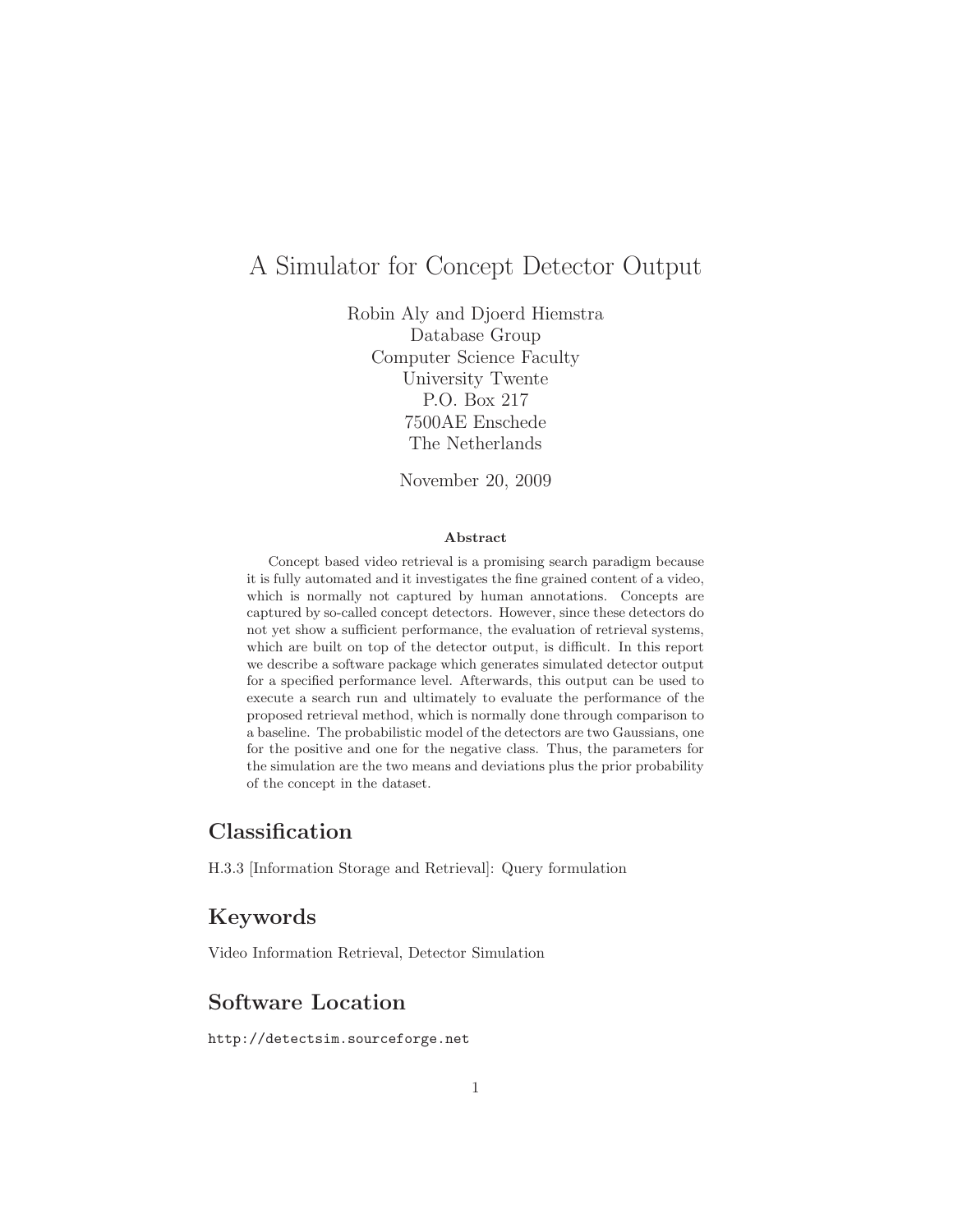### 1 Introduction

Concept based video retrieval currently enjoys a lot of attention in the multimedia community [14]. The retrieval process consist now of two steps: (1) The concept detection step in which a computer program, the concept detector, tries to detect predefined concepts in video shots and (2) the retrieval step, which uses the output of step (1) is used to answer a specific information need. However, the detection of concepts is still far from being perfect and varies significantly between concepts and datasets, and therefore is the evaluation of methods proposed for step (2) difficult. In order to overcome this problem we propose in [1] a method to simulate the output of a concept detector to be able to generate output of a specified performance. Using this method, novel retrieval methods can be evaluated and compared at several performance levels. This report introduces a software package which generates such output to simplify the evaluation process for other researchers.

The probabilistic model which is used for the simulation, consists of two Gaussians, one for the positive and one for the negative class. The simulation of detector outputs of a concept lexicon is specified with the mean and deviations of each class and the prior of each concept. Based on concept annotations, a simulation run generates for each concept in each shot a confidence score, which would be the output of a support vector machine (SVM) [16] in reality. This score can then be outputted directly or be converted into a binary classification or a posterior probability [11]. In order to get a feeling for the quality of the detector output the mean average precision is reported, following the evaluation methodology from TRECVID [12]. On this data set, one or more search methods can be executed and any performance measure could be used. However, since a single simulation run could show accidentally too good or too bad performance the results have to be repeated multiple times, until the average of the search performance measure does not change significantly anymore. This procedure can be repeated with different model parameters to assess the search performance at different performance levels.

Although we see in the provided software a good tool to evaluate concept detector based retrieval methods without a real detector set we also want to emphasize that we do not encourage the exclusive evaluation of retrieval methods with this software. For example, the presented simulator outputs very "clean" scores and omits several influential factors, which will play a role in reality, such as the dependence between detector results within a shot or between adjacent shots. Therefore, the search results should always only be used together with the evaluation on a real dataset.

This report proceeds as follows: Section 2 gives a brief overview of the detector model. This is the a slightly shortened version of Section 3 of the work this report is build upon [1]. The data accompanying the simulator is described in Section 3. Section 4 describes how the simulator is invoked and how scientist should cite this work. Section 5 concludes this report.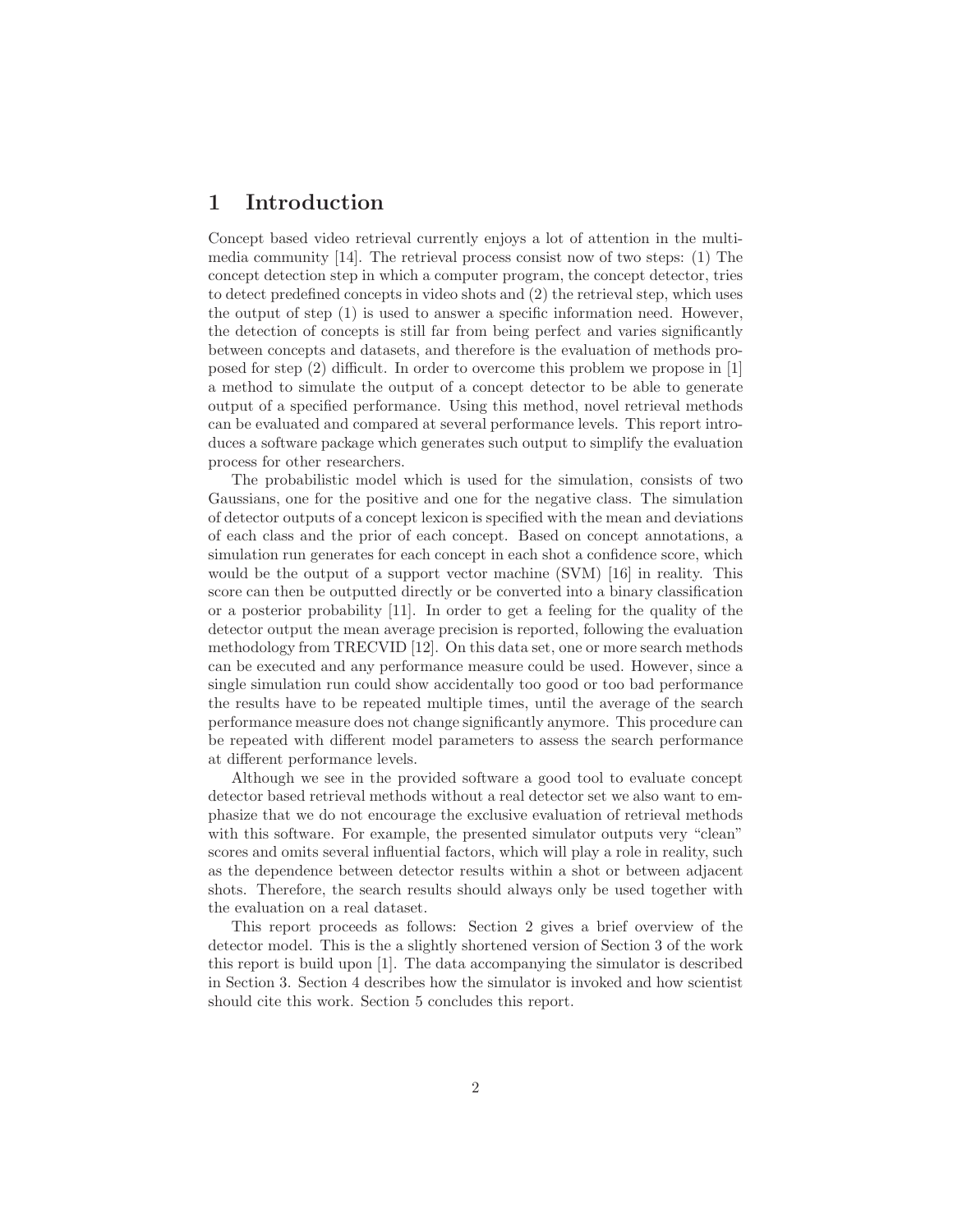## 2 Detector Simulation



Figure 1: Detector Model

### 2.1 Detector Model

In this section we describe our probabilistic model of a detector, which is later used for the randomization of confidence scores. We define a probabilistic model of a detector set: We assume that the confidence scores of different detectors for a single shot are independent from each other and that they are normally distributed in the positive and negative class. Each concept C has a different prior probability  $P(C)$ . To simplify the model, we assume that all concepts share the same mean  $\mu_1$  and standard deviation  $\sigma_1$  for the positive and  $\mu_0$  and  $\sigma_0$  for the negative class respectively. Note, that this assumption is strong and certainly does not hold in reality. However, because we focus here on the principle behavior of the detectors we leave the exploration of a more realistic model, which investigates different parameter settings for each detector, to future work. Also, while the investigation of different means and deviations is an important aspect for building detectors, we argue that the intersection of the areas under the probability density curves has a much higher influence on the performance than the absolute ranges of the confidence scores. Clearly, the smaller the area of the intersection the better the detector is. Our model can adequately simulate this effect by either moving the means apart or by varying the deviation of the classes.

Figure 1 shows the model of a single detector. We also plot the posterior probability of observing the concept given the confidence score using two different priors, one of  $P(C) = 0.01$  and one for  $P(C) = 0.50$ . Considering a confidence score of 15 the posterior probability for a concept with the prior of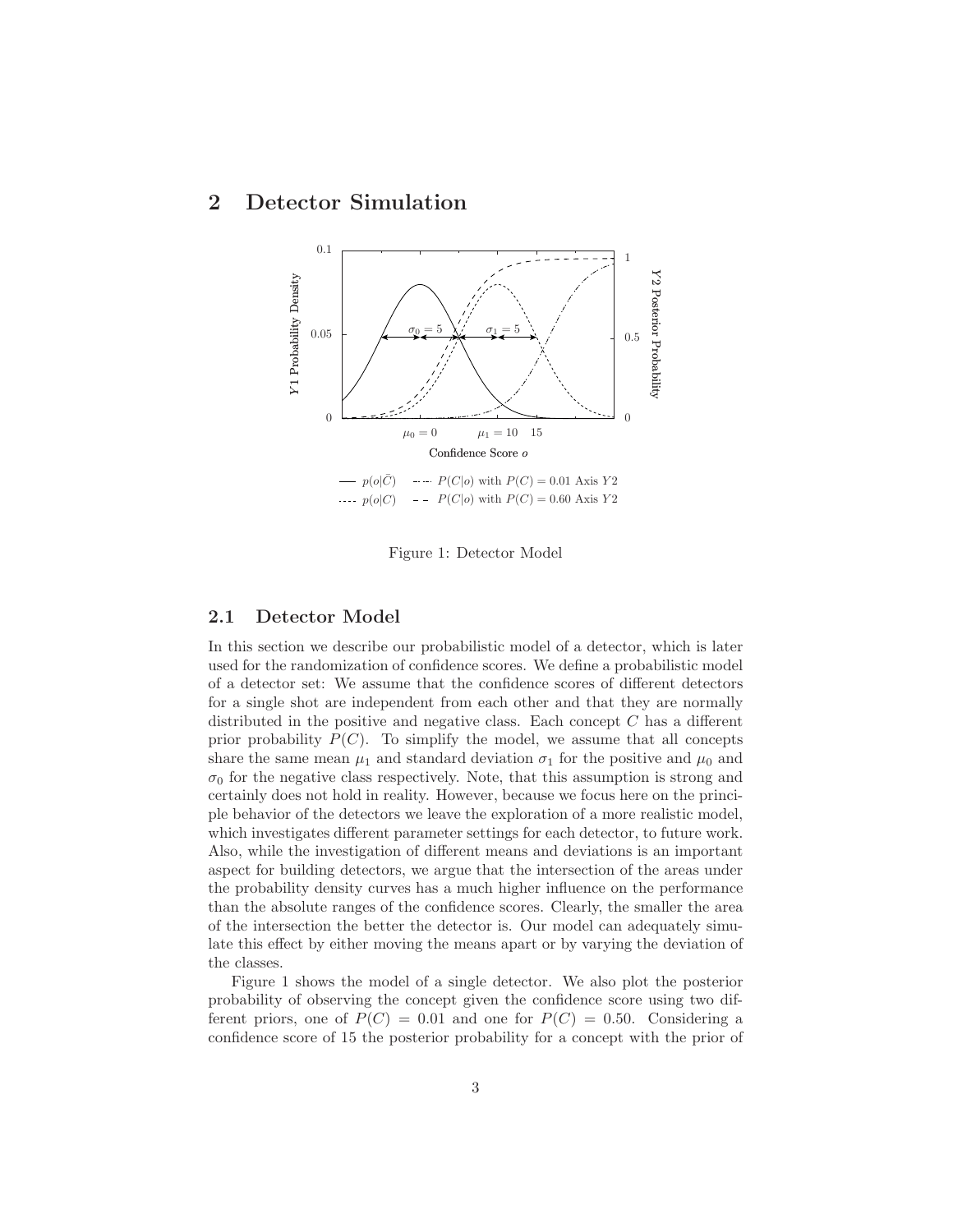0.50 is close to certainty while for a concept with a prior of 0.01 it is undecided (50%) - with all other parameters equal. Therefore, our model does not have the limitation that all detectors have the same performance as in [7].

#### 2.2 Posterior Probability

As noted by Platt [11], the assumption of two Gaussians for the negative and positive class can lead to unwanted effects, namely a non-monotonic posterior probability function. To prevent this effect we use an improved version of the algorithm from Platt [11], suggested by Lin et al. [9], to fit a sigmoid function to the confidence scores. The sigmoid function is defined by the two parameters A and B:

$$
P(C|o) = \frac{1}{1 + \exp\left(A o + B\right)}
$$

#### 2.3 Simulation Process

In this section we discuss the actual simulation process which is defined in Algorithm 1. The algorithm uses an annotated collection (which carries labels for each concept in each shot where 0 means concept is not present and 1 that it occurs). The input parameters of the algorithm are the means  $\mu_0, \mu_1$  and standard deviations  $\sigma_0$ ,  $\sigma_1$  of the positive and negative class and the number of training examples to fit the posterior function. A Gaussian distribution with mean  $\mu$  and standard deviation  $\sigma$  is denoted as  $N(\mu, \sigma)$ .

From the annotated collection we calculate the prior probability  $P(C)$  of the dataset. We then generate confidence scores for the positive and negative class using the prior probability and  $S$  samples. Now we use the algorithm described by Lin et al. [9] to fit the sigmoid posterior probability function to the generated samples. After the determination of the sigmoid parameters we iterate over all shots in the annotated collection. For each shot we determine for each concept in the lexicon whether it occurs and draw a random confidence score o from the corresponding normal distribution. Afterwards, we calculate the posterior probability of this concept in the shot using the sigmoid function with the previously determined parameters  $A_C$  and  $B_C$ . For combination methods which use binary classifications we assume a positive occurrence if the posterior probability is above 0.5. This is justified by decision theory, see for example [5].

After the randomization, we determine the detector performance MAP of the detector output  $(DMAP_i)$ . We then execute a search run for each combination method using the randomized collection. Afterwards, we evaluate the resulting ranking using relevance judgments to obtain the search MAP  $(SMAP<sub>i</sub>)$  for this run. This process is repeated N times to rule out random effects and the results are averaged.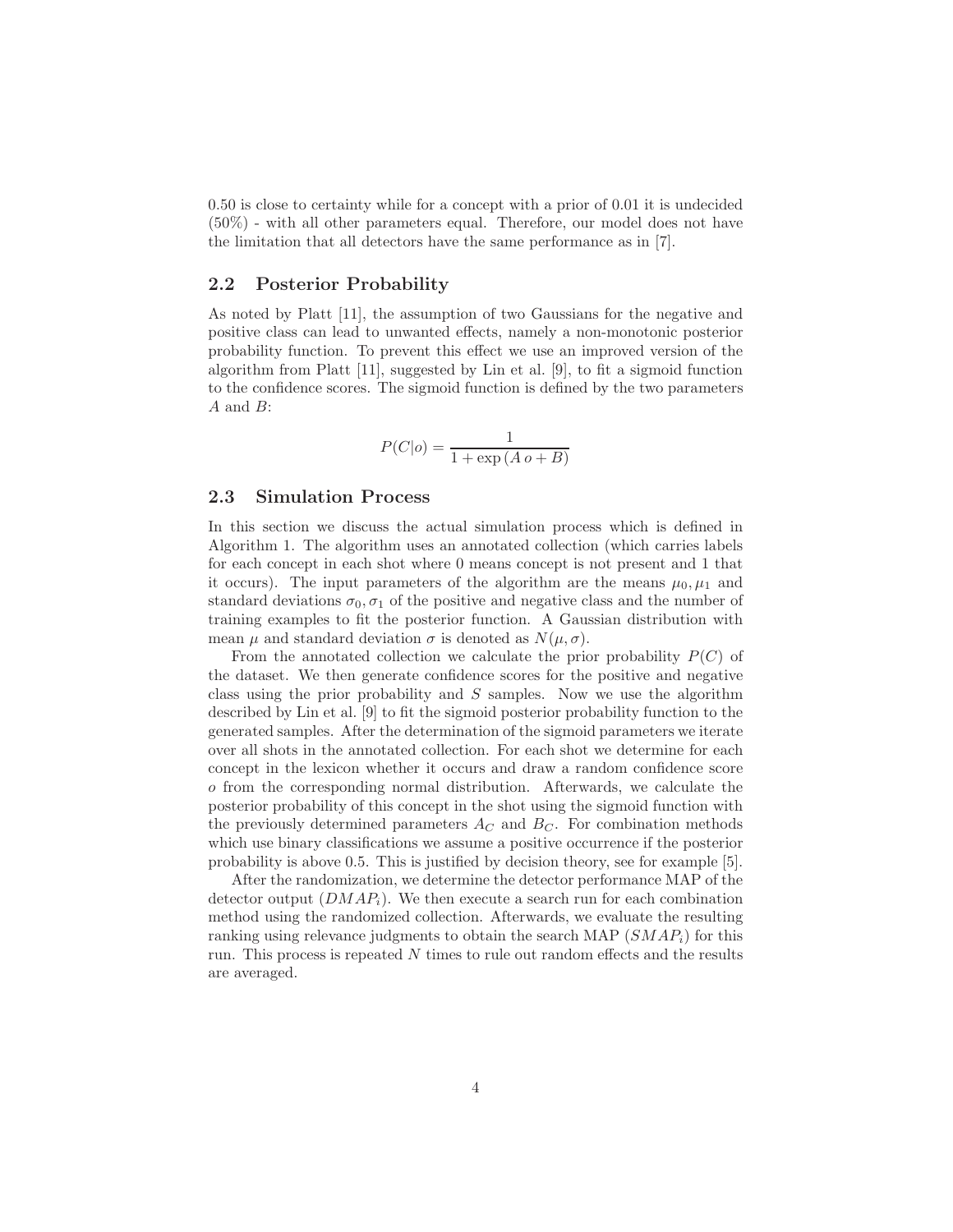## 3 Data

As mentioned above, the simulation process requires complete truth annotations of all concept in the lexicon for all shots. Furthermore, to evaluate the search performance, relevance judgments for a query set are needed. The concept annotations and relevance judgments included in this software package are shown in Table 1. Note, we try to be consistent with the abbreviations in the table.

|       | Collection (col) Concept Annotations (cset)                      | Relevance Judgments (qset) |
|-------|------------------------------------------------------------------|----------------------------|
| tv05d | $\vert$ lsc (446) [10] mm101c (101) [15] $\vert$ tv05q (24) [17] |                            |
| tv07d | tv070809c (65) [4] + bw (1) [13]   tv07q (24) [this paper]       |                            |

Table 1: Data Annotations: Short Name (count) [Source]

Here tv05d stands for the TRECVID 2005 development collection (43907 shots), consisting of News Broad Casts, and tv07d for the TRECVID 2007 development collection (18120 shots), with general Dutch television. On the tv05d corpus following annotations are included: The LSCOM (lsc) [10] concept annotations consist of 446 concepts of which 374 concepts where selected by the Vireo team [8] (vireo374c). Furthermore, Mediamill published concept annotations of 101 concepts (mm101c) for this data set [13]. For the TRECVID 2007 dataset, which was released by Netherlands Institute for Sound And Vision, collaborative annotation efforts [4] in 2007, 2008 and 2009 resulted in the annotation of 65 concepts (tv070809c). Additionally, the Mediamill group kindly provided the ground truth for a "black and white" concept [13], which is useful for some of the queries. However, the Mediamill group points out that only positive examples where annotated and that not judged samples could still contain the concept. After investigating the not annotated data we decided that the annotations are good enough and we include them as a fully annotated set into the dataset. We call the concept lexicon consisting of the collaborative concepts and the black and white concept tv070809bwc.

The relevance judgments for the official TRECVID 2005 queries (tv05q) on tv05d were kindly provided by Rong Yan [17], formally at CMU. While testing the judgments for consistency we found that few shots were not judged correctly (especially for the query "0169 one or more tanks or other military vehicles"). We performed this check by using the annotations for the concept *Tank* from mm101c to validate the judgments. The relevance judgments for the official TRECVID 2007 queries (tv07q) on tv07d were created by us. We used the tv070809c concept annotations as "perfect detectors" and used our retrieval model [3] to retrieve results. The initial weights were set according to [2]. We then judged 100 shots for each query and updated the weights. We repeated this until around 1300 shots were judged for each query. For some queries, we stopped early since it was hardly possible to find another results (for example, if there are no more shots annotated with the concept kitchen, when looking for relevant shots for the query "0219 Find shots that contain the Cook character in the Klokhuis series"). Given the percentage of judged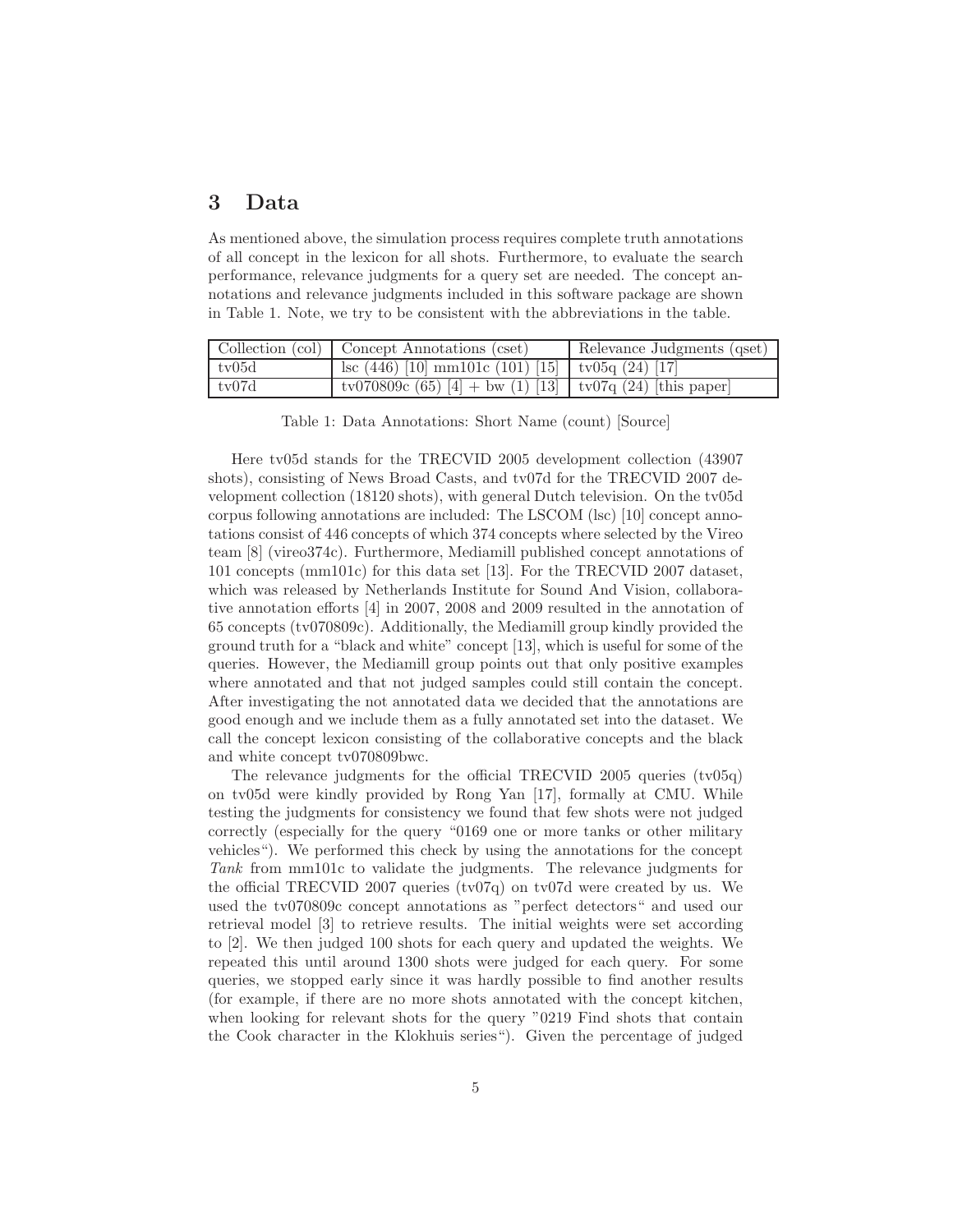data and used methodology, we suggest that the quality of the judgments is high enough, to use it in the simulation experiments. In the distribution all the above data is in the "data/" subdirectory.

Note, because of the simplified handling we modified the shot identifiers in both datasets so that they always follow the pattern "shot0000 000". This was mainly done to simplify sorting. However, the software package also works with other identifier formats and the original identifiers can be restored by following perl command:

```
perl -wpe 's/shot(\d+)_(\d+)/sprintf("shot%d_%d",$1,$2)/eg' \
     *mtx *.qrel
```
### 4 Usage

We now describe how the a detector score set is generated.

#### 4.1 Requirements

The simulation tool is written in Java 1.6. Therefore, this runtime environment is needed. For the generation of random numbers we employed the (pseudo) random number generator [6], which we include in the distribution.

#### 4.2 Data Generation

The generation of data is performed by invoking the simulator with following arguments:

```
java -Xmx800M -esa -ea -jar detectsim-v1.0.jar \
-s data/col-tv07d-cset-tv070809bwc.truth-mtx \
-cs data/col-tv07d-cset-tv070809bwc.truth-stat \
-cf data/cset-tv070809bwc.schema \
-doPlatt 2000 \
-seed 100000 \
-mean1 2 \setminus-sigma1 1 \
-prefix out/col-tv07d-cset-tv070809bwc \
-N 8 \
-rsfF Posterior,Score,Classification
```
Here  $N = 8$  detector sets based on the tv07d collection are created. The parameters have following meaning. Note, this command can be simply cut and pasted in a unix-like shell. However, we are not aware of a method how to enter such long commands in windows shell.

-s The ground truth annotation in a matrix form: "shot-identifier Annotation $(\{0,1\})+$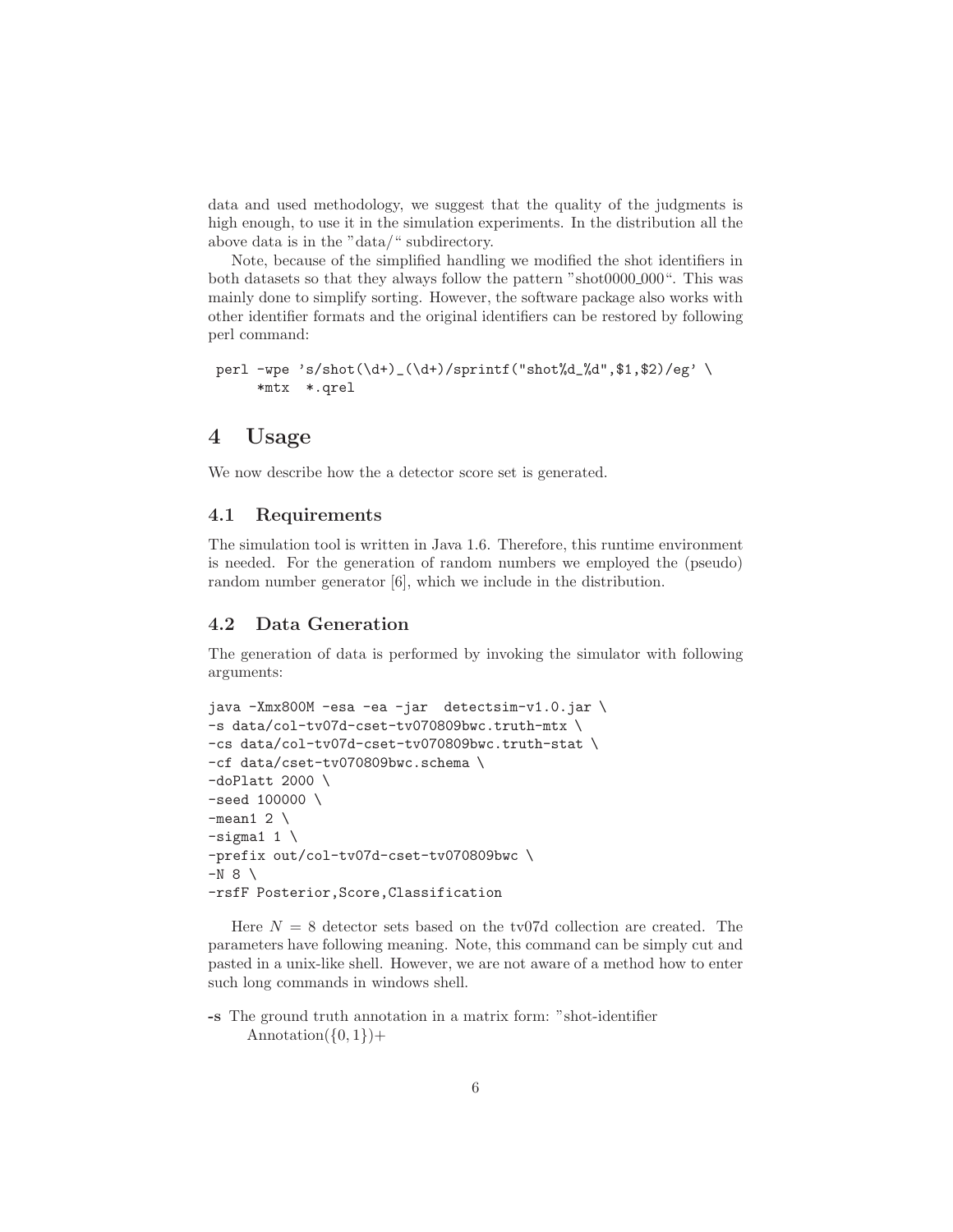- -cs The collection statistics of the above dataset, which is used to obtain the concept priors.
- -cf The "physical schema" of the dataset. That is, what concept are available and in which column (1 based) are they found in the file specified under -s.
- -doPlatt How many samples to use to fit the posterior probability function (see Equation)
- -seed The initial seed to use with the random generator. This seed can be used to regenerate dataset and therefore make results comparable to other publications.
- -mean1 The mean of the positive class (the mean of the negative class is set to 0.
- -sigma1 The standard deviation of the positive class (default: 1).
- -prefix What prefix to prepend to the file name (otherwise only the specified parameters are used as a filename).
- -N How many datasets should be used.
- -rsfF What scores should be produced (Available formats are: Posterior, the posterior probability; Score, the raw score; Classification, the binary classification decision  $\{0, 1\}.$

Seed To be able for other scientist to reproduce the reported results the data should be generated with a specified seed which should get mentioned with the evaluation results. Important: all datasets for the given parameters should be created with one call to the software. Multiple calls (one for each dataset) with the same seed would create the exact same dataset multiple times.

### 4.3 Output

The above command will emit a set of files all staring with:

```
col-tv07d-cset-tv070809bwc-dset-sim-version-1.0- \
 seed-100000-m0-0.00-s0-1.00-m1-2.00-s1-1.00-p-2000-Ni-000
```
The filename consists of name-value pairs. Most of the the components have been already introduced or are self explanatory, except  $Ni$  which is the dataset number. Furthermore, files with following extension are created: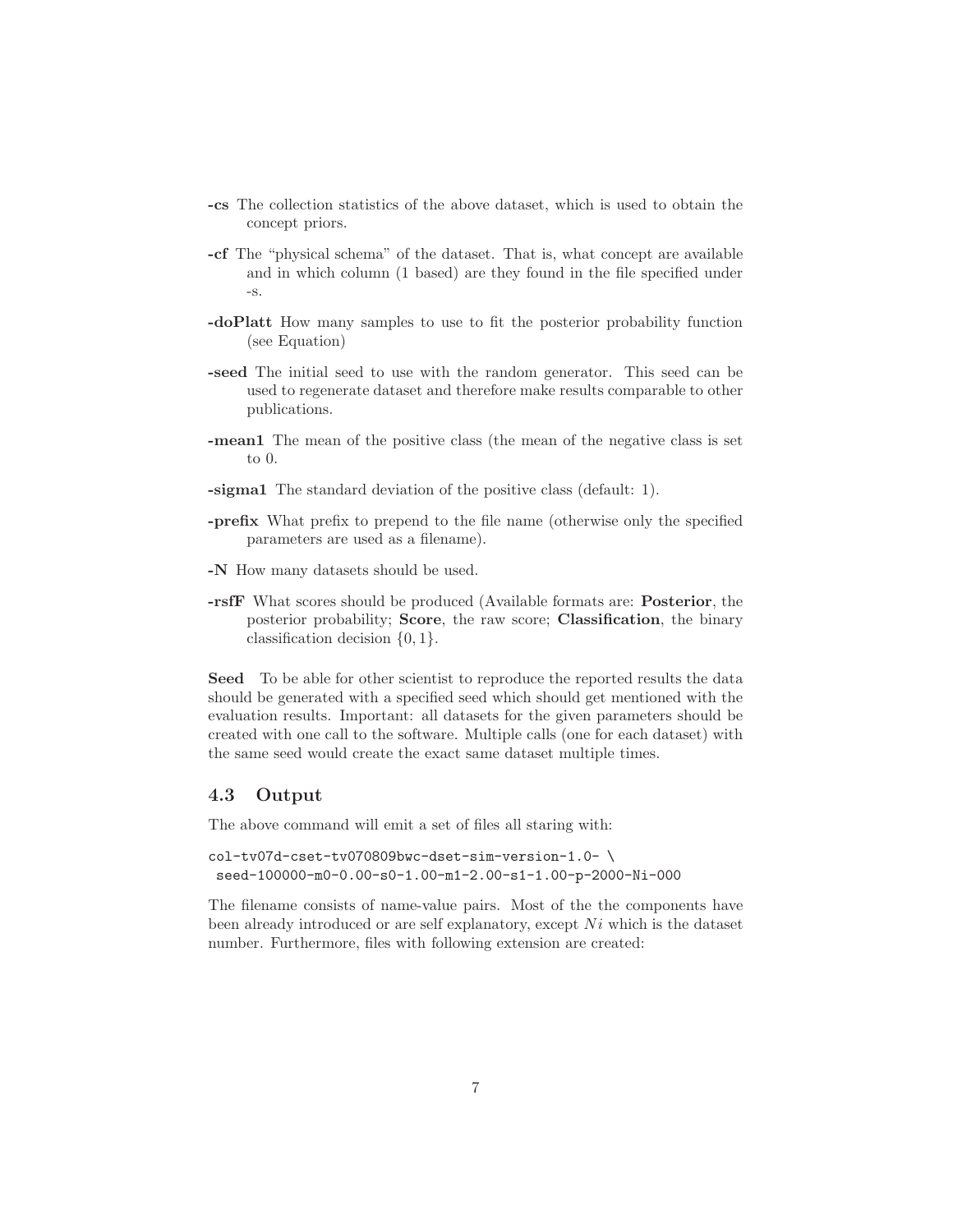concepteval This file contains the evaluation of the concept (using the data from .truth-mtx as ground truth). The content looks as follows:

| # Concept AP          |             | No | TP. | TN      | FP. | FN.                      |
|-----------------------|-------------|----|-----|---------|-----|--------------------------|
| airplane 0.17421 33 0 |             |    |     | 18087 0 |     | 33                       |
| $\cdots$              |             |    |     |         |     |                          |
| MAP                   | $0.28209 -$ |    |     |         |     | 26049 1143116 6702 20053 |

Here, the concept *airplane* has a average precision of 0.17421 there were 33 positives taken into account (only interesting for the case of  $No > 2000$ , see [1]. The rest are statistics for the case that the detector was used as a classifier: Truepositives, True Negatives, False Positives and False Negatives. The last line contains the Mean Average Precision and a sum of the counts above. This mean average precision should be used (as an average) to display the expected mean average precision.

plattparameters In this file the parameters from the sigmoid fitting are stored. Normally these should not be needed.

priorestimations This file contains estimates from the generated data about the prior of the concepts, defined as  $P(C) = \frac{\{d|C(d)=1}{N}}{N}$ , thus the number of documents containing the concept divided by the number of all documents (N). However, since we do not know the data, we estimate the expected prior as follows:

$$
E[P(C)] = \frac{\sum_{d} P(C|o_d)}{N}
$$

This estimate is used for example in following retrieval models from Zheng et al. [18] and us [3].

{prob,score,classification}-mtx These files contain the actual dataset in the specified format (raw simulated score, posterior probability, classification).

For example, the shorted first line of a prob-mtx file could look as follows:

shot0001\_001 0.00018 0.00069 0.00023 0.02563 0.00717 0.00663

To interpret these numbers the corresponding .schema file (Parameter -cs above) is needed. For example, the first line in cset-tv070809c.schema is:

#### 001 airplane

Therefore, the posterior probability of having an airplane in shot0001 001 is 0.00018.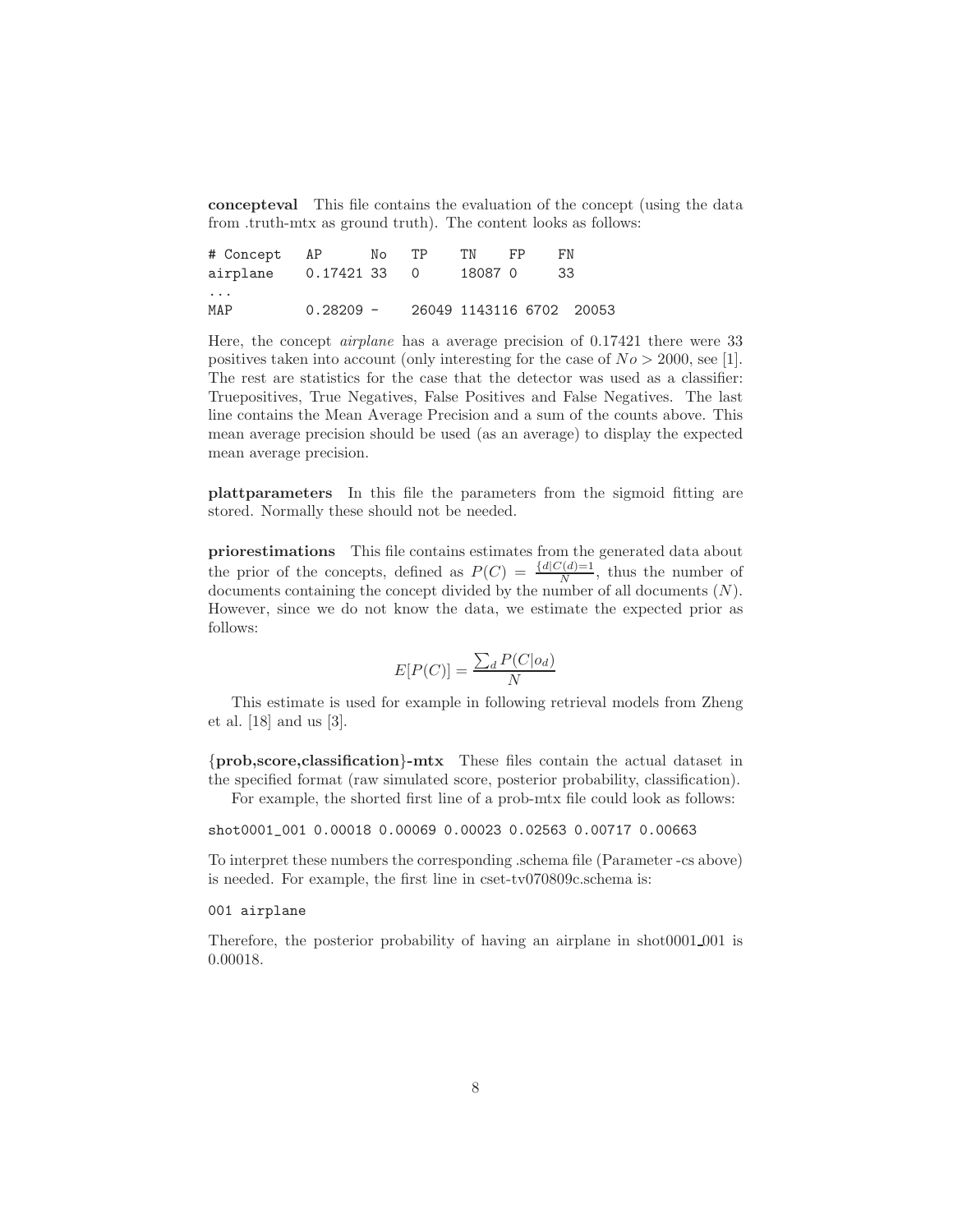### 4.4 Sequential Generation

The generation of datasets can also be automated, for example in a shell command:

```
for mu in 1 2 3 4; do \setminusjava -Xmx800M -esa -ea -jar detectsim-v1.0.jar \
-s data/col-tv07d-cset-tv070809bwc.truth-mtx \
-cs data/col-tv07d-cset-tv070809bwc.truth-stat \
-cf data/cset-tv070809bwc.schema \
-doPlatt 2000
-seed 100000 \
-mean1 \text{\mu}
-sigma1 1 \
-prefix out/col-tv07d \
-N 8 \
-rsfF Posterior,Score,Classification; \
done
```
### 4.5 Search Runs

After the generation of the datasets the search run(s) should be performed, resulting in the specified (parameter -N) number of rankings. We recommend to name the rankings similar to the dataset (for example prepending the model parameters of the retrieval model). Afterwards, the search mean average precisions can be aggregated by using the accompanying script:

```
averageMAP.pl col-tv07d-qset-tv07d-by-UT.qrel map *.trec > results
```
This tool assumes trec eval is installed.

#### 4.6 Reporting Results

When using this software we suggest a wording like:

We investigated the performance of our retrieval method with a simulated detector set, described in  $\ct{Aly2009}$ . For all runs we used a seed of X and N samples of the collection.

with following bibtex entry.

```
@INPROCEEDINGS{Aly2009,
  author = {Aly, Robin and Hiemstra, Djoerd},
 title = {Concept detectors: how good is good enough?},
 booktitle = {MM '09: Proceedings of the seventeen
               ACM international conference on Multimedia},
 year = {2009},
 pages = {233--242},
```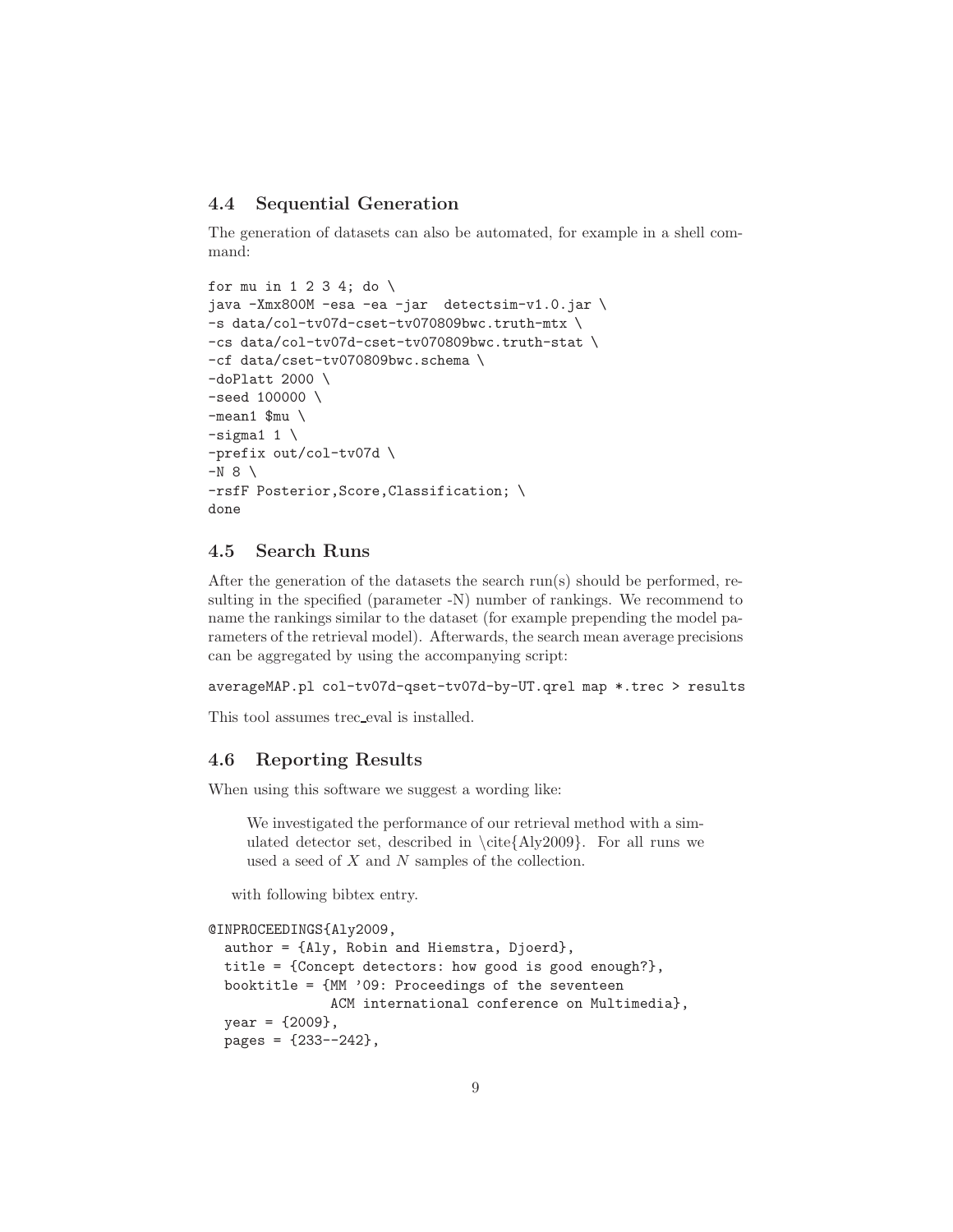```
address = {New York, NY, USA},
 publicer = {ACM},doi = {http://doi.acm.org/10.1145/1631272.1631306},
  isbn = {978-1-60558-608-3},location = {Beijing, China},
}
```
### 5 Conclusions

In this report we described a simulator software which generates detector output, resembling SVM detectors, with specified performance parameters. After giving a brief introduction into the theory (which is explained in full in [1]) the usage of the software was detailed.

# References

- [1] Robin Aly and Djoerd Hiemstra. Concept detectors: how good is good enough? In *MM '09: Proceedings of the seventeen ACM international conference on Multimedia*, pages 233–242, New York, NY, USA, 2009. ACM.
- [2] Robin Aly, Djoerd Hiemstra, and Arjen P. de Vries. Reusing annotation labor for concept selection. In *CIVR '09: Proceedings of the International Conference on Content-Based Image and Video Retrieval 2009*. ACM, 2009.
- [3] Robin Aly, Djoerd Hiemstra, Arjen P. de Vries, and Franciska de Jong. A probabilistic ranking framework using unobservable binary events for video search. In *CIVR '08: Proceedings of the International Conference on Content-Based Image and Video Retrieval 2008*, pages 349–358, 2008.
- [4] Stéphane Ayache and Georges Quénot. Video corpus annotation using active learning. In *30h European Conference on Information Retrieval (ECIR'08)*, pages 187–198, March 30 2008.
- [5] J. Bather. *Decision Theory. An Introduction to Dynamic Programming and Sequential Decisions*. Wiley-Interscience Series in Systems and Optimisation. John Wiley and Sons, West Sussex, England, 2000.
- [6] Michael Thomas Flanagan. Psrandom class: Generation of random deviates. Appeared on Website, 11 2009. http://www.ee.ucl.ac.uk/ ~mflanaga/java/PsRandom.html.
- [7] A. Hauptmann, Rong Yan, Wei-Hao Lin, M. Christel, and H. Wactlar. Can high-level concepts fill the semantic gap in video retrieval? a case study with broadcast news. In *IEEE Transactions on Multimedia*, volume 9-5, pages 958–966, August 2007.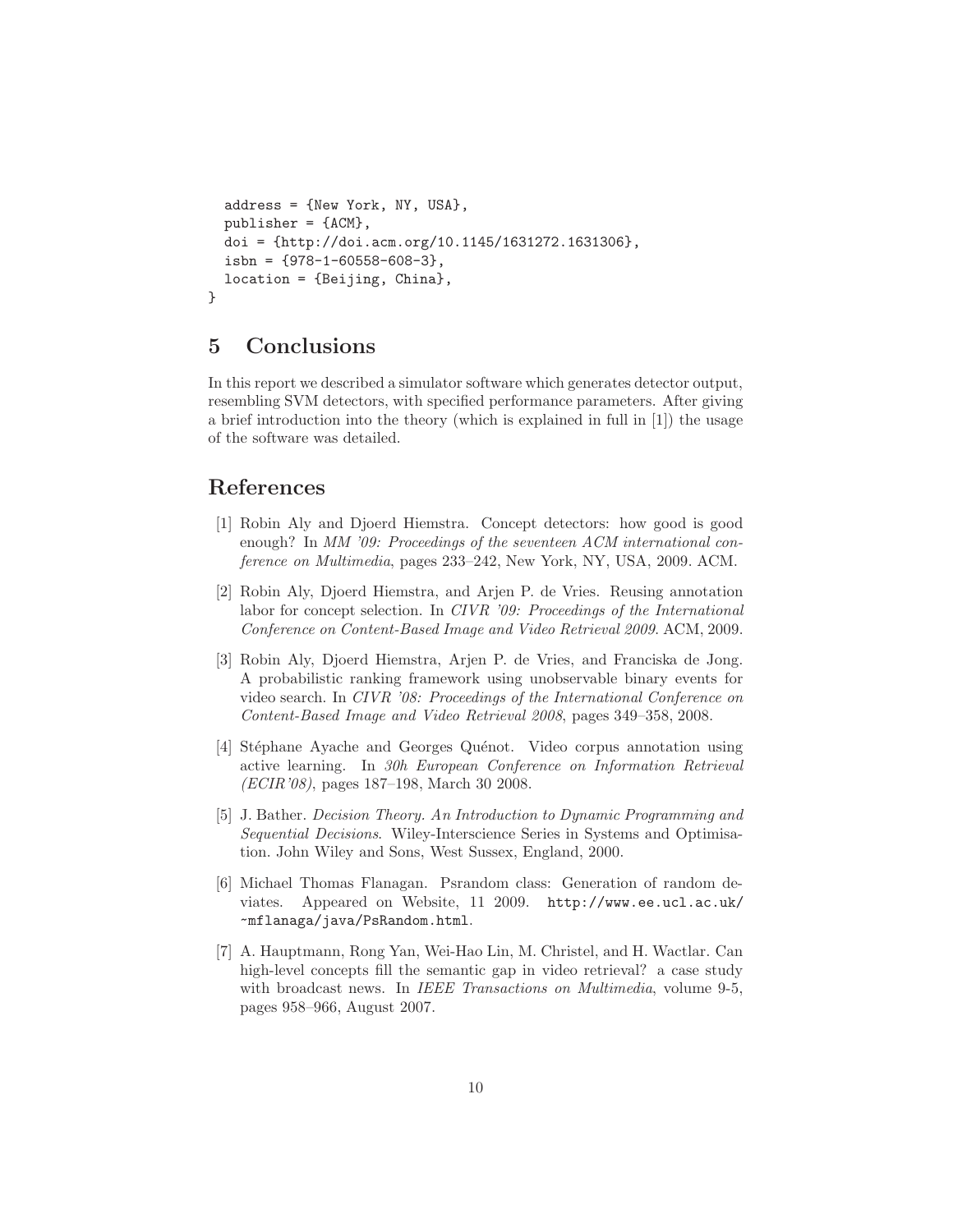- [8] Yu-Gang Jiang, Chong-Wah Ngo, and Jun Yang. Towards optimal bag-offeatures for object categorization and semantic video retrieval. In *CIVR '07: Proceedings of the 6th ACM international conference on Image and video retrieval*, pages 494–501, New York, NY, USA, 2007. ACM.
- [9] Hsuan-Tien Lin, Chih-Jen Lin, and Ruby C. Weng. A note on platt's probabilistic outputs for support vector machines. *Machine Learning*, 68(3):267– 276, October 2007.
- [10] M. Naphade, J.R. Smith, J. Tesic, Shih-Fu Chang, W. Hsu, L. Kennedy, A. Hauptmann, and J. Curtis. Large-scale concept ontology for multimedia. *IEEE MultiMedia*, 13(3):86–91, 2006.
- [11] J. Platt. *Advances in Large Margin Classifiers*, chapter Probabilistic outputs for support vector machines and comparison to regularized likelihood methods, pages 61–74. MIT Press, Cambridge, MA, 2000.
- [12] A.F. Smeaton, P. Over, and W. Kraaij. High level feature detection from video in TRECVid: a 5-year retrospective of achievements. In Ajay Divakaran, editor, *Multimedia Content Analysis, Theory and Applications*. Springer, 2008.
- [13] Cees G. M. Snoek, Jan C. van Gemert, Theo Gevers, Bouke Huurnink, Dennis C. Koelma, Michiel van Liempt, Ork de Rooij, Koen E. A. van de Sande, Frank J. Seinstra, Arnold W. M. Smeulders, Andrew H. C. Thean, Cor J. Veenman, and Marcel Worring. The mediamill trecvid 2007 semantic video search engine. In *Proceedings of the 7th TRECVID Workshop*, Gaithersburg, USA, October 2007.
- [14] Cees G. M. Snoek and Marcel Worring. Concept-based video retrieval. *Foundations and Trends in Information Retrieval*, 4(2):215–322, 2009.
- [15] Cees G. M. Snoek, Marcel Worring, Jan C. van Gemert, Jan-Mark Geusebroek, and Arnold W. M. Smeulders. The challenge problem for automated detection of 101 semantic concepts in multimedia. In *MULTIMEDIA '06: Proceedings of the 14th annual ACM international conference on Multimedia*, pages 421–430, New York, NY, USA, 2006. ACM Press.
- [16] V. N. Vapik. *Learning Theory: Inference from Small Samples.* Wiley, 1998.
- [17] Rong Yan. *Probabilistic Models for Combining Diverse Knowledge Sources in Multimedia Retrieval*. PhD thesis, Canegie Mellon University, 2006.
- [18] Wujie Zheng, Jianmin Li, Zhangzhang Si, Fuzong Lin, and Bo Zhang. Using high-level semantic features in video retrieval. In *Image and Video Retrieval*, volume Volume 4071/2006, pages 370–379. Springer Berlin / Heidelberg, 2006.